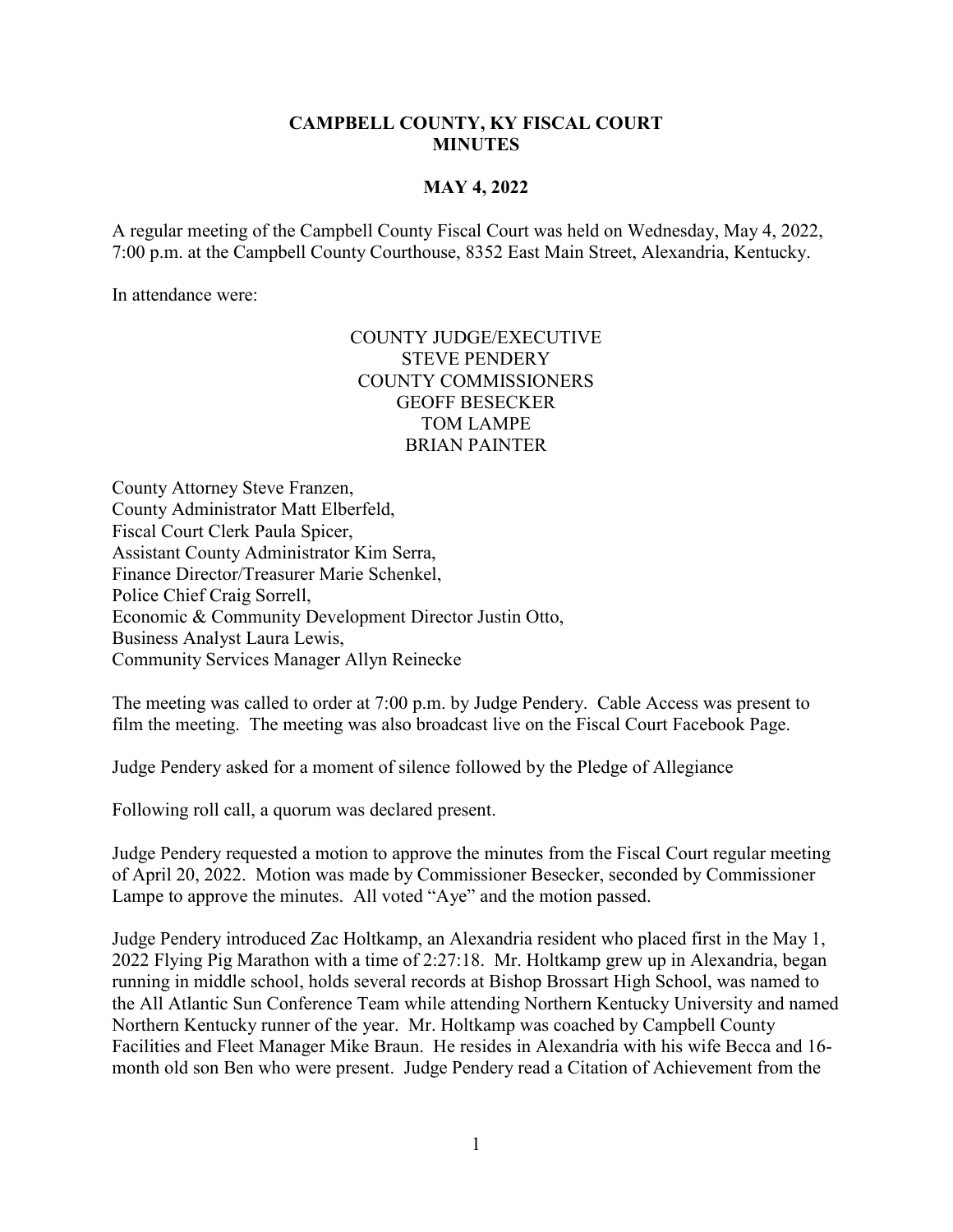Fiscal Court. Alexandria Mayor Andy Schabell then presented Mr. Holtkamp with a proclamation from the City of Alexandria.

Jim Benton presented the Campbell County Conservation District annual report. He enumerated some of the new activities from the last year at the Conservation District including: office renovation and creation of new financial and programing document, hired a new office manager, created a new waste water cost share program to help citizens dispose of waste water with a connection to a new or existing septic system, a cost share program to assist farmers with cost of reinforcing the area where livestock is rotated from one field to another, new planting projects including a half acre native grass and pollinator habitat with signage near the Environmental Center at Jolly Park, expanded existing pollinator plantings at St. Anne's with help from a \$1,000 grant, designed a native and effective erosion control plan on a 2.5 acre site at St. Peter & Paul School, amended and created new grant opportunities, created a new adult education grant to reimburse up to \$100 to any citizen attending any conservation related seminar or field trip and amended the tree-planting grant by shifting the deadline from fall to spring. Mr. Benton advised that the District has two properties: St Anne's and Hawthorne Crossing. At Hawthorne they have developed a detailed topographic map for ease of accessing and developing the property and are negotiating with a contractor to remove invasive plants. At St. Anne's they have contracted with someone to enact a 4-year ecological plan to remove invasive plants and they are negotiating a contract to remove and replace the bridges. Also, at St. Anne's the KY Division of Fish and Wildlife is enacting a plan to rehabilitate the north wetlands, while the NKU research Education Field Station has built a bridge through the south wetlands and expanded the trail system. They are also conducting a series of Walk and Talks through the wetlands this summer and are offering week-long micro credential courses on wetlands identifications, identifying wetlands plants. He advised that new public signage was installed throughout the County. This year they have conducted educational seminars such as helping farmers preserve their lands by using trusts, developing an LLC or placing an easement. An upcoming seminar will focus on family planning/succession of land.

Judge Pendery introduced Camryn Woods, a Silver Grove resident who responded to a request for volunteers for the Silver Grove Community Garden and has since spent countless hours planting a variety of vegetables and fruit in the garden. He then presented Campbell County's Community Achievement Award to Mr. Woods. Silver Grove Mayor Neal Bedel stated that, it may be small, but the City is proud of its community garden that was started 3-4 years ago. Not much was done with the garden until Mr. Woods came along, cleared it of weeds and planted the vegetables and fruits. Mr. Woods, accompanied by his girlfriend Trinity, said that he did have some help and offered to share the garden's bounty.

Prior to calling on those who had signed in to address the Fiscal Court, Judge Pendery announced that County Attorney Franzen had a statement to make. Mr. Franzen wished to clarify the process by which the Fiscal Court hears zone change requests. The Fiscal Court must comply with County ordinances and State statutes when hearing these requests. He advised that the Planning Commission has not yet legally made a recommendation to the Fiscal Court and therefore the issue is not on the agenda. The Planning Commission will not forward its recommendation until it approves the minutes from the meeting where this was discussed. He stated that anybody may speak to this issue, but reiterated that it is not on the agenda and no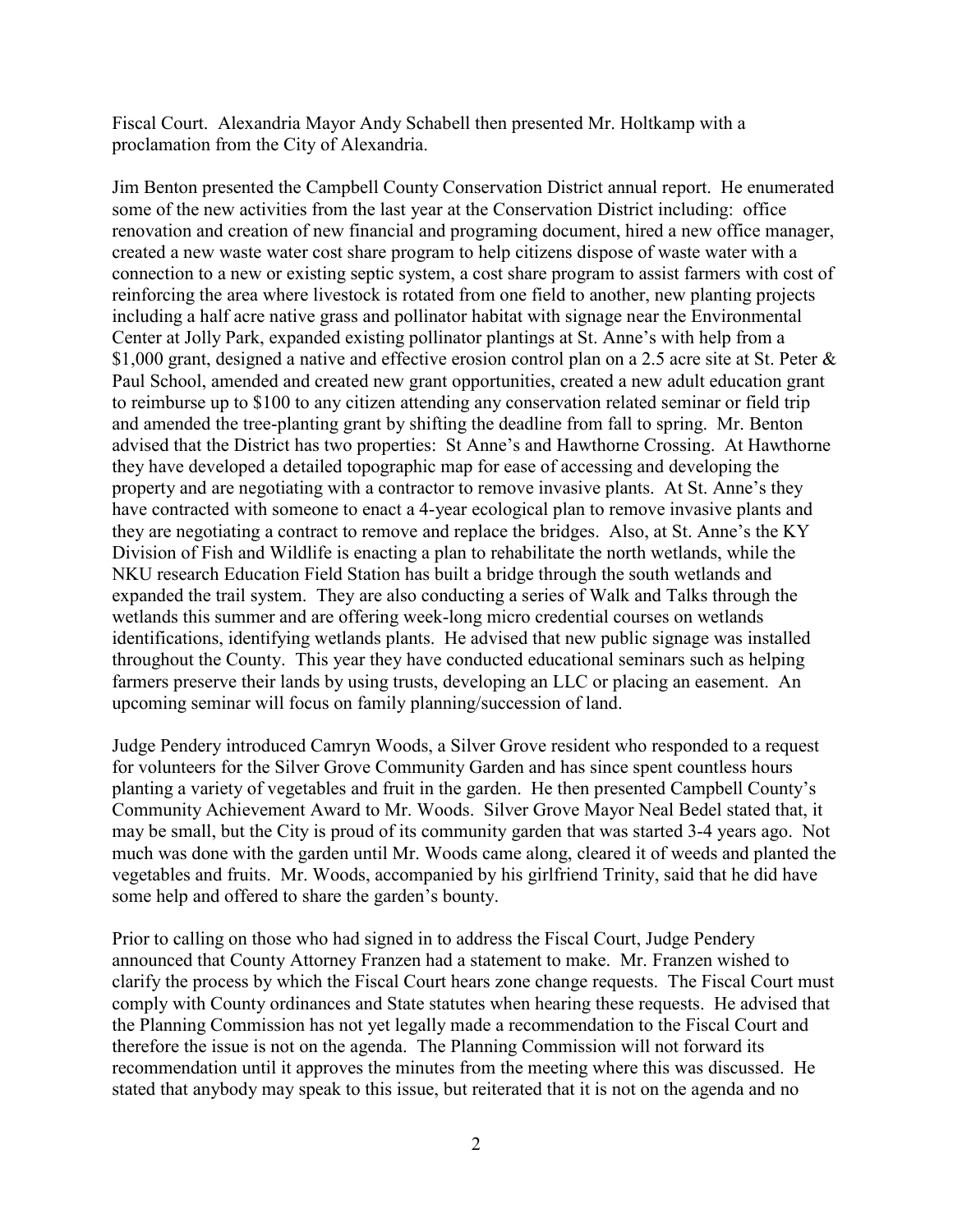action will be taken by the Fiscal Court. Any comments made tonight will be on the record, however when the Fiscal Court does act, it will be taken on the Planning Commission record or what is heard at a hearing when it is on the Fiscal Court agenda. Judge Pendery announced that two individuals had signed in to address the Fiscal Court on different subjects and that one comment was submitted online. Mr. Elberfeld read the comment submitted online from Barb Herbst in opposition to the development due to traffic problems and overcrowded schools. Judge Pendery then called on Steve Siry who had signed in to speak. Mr. Siry, 10629 South Licking Pike, spokesperson for the group in attendance, asked if there would be an open hearing, or if the Fiscal Court would only consider the Planning Commission minutes. Mr. Franzen clarified that it is up to the Fiscal Court whether they have a hearing, but they are not going to act unless it is on the agenda. Typically, the Fiscal Court uses the record that is already established. Mr. Siry stated that they are requesting an open hearing so that they can bring their experts. According to the County's rules, a residential cluster development can only have 4 houses per acre. Maronda homes is offering 4.5 houses per acre – that is 98 homes on 18 acres. That is what they are upset about – entirely too many homes. Mr. Franzen reiterated that at the next meeting or meeting after that, whenever it is on its agenda, the Fiscal Court will consider the rezoning, but it will not be tonight. Mr. Siry again stated that they would like an open hearing because they can prove that the numbers are wrong. Judge Pendery stated that the reason Mr. Franzen has explained the procedural matters is in everyone's best interest. Mr. Siry's group may be disappointed in the outcome, the developer may be disappointed also and have the developer has recourse if the legal procedures are not followed. Mr. Siry stated that the County's comprehensive plan states 4 houses per acre – they are trying to get 98 homes on 18 acres – that's 4.5 homes. Nobody else wished to speak on this topic.

Judge Pendery then called on Jerry Gearding of Wilder who had signed in to speak about tax assessments. Mr. Gearding stated that hard-working families in Campbell County have been struggling with record high inflation, fuel costs, heating costs and food costs. It is disappointing that he and others received a letter that his taxes increased quite a bit, not as much as other communities, but it is frustrating. This not only affects property values but also affects rent. He came tonight to see what the Fiscal Court can do to help Campbell County families with a "backdoor tax increase". County Attorney Franzen, who also represents the Campbell County PVA office, explained that the PVA is a State office and the Fiscal Court has no control over the PVA. Mr. Gearding is right about all of the increases; however, he did not mention the increase in the cost of real estate. He explained that the PVA is required by law to assess properties at their fair market value. The Fiscal Court can not do anything about that. Property owners can appeal the assessment through the PVA appeal process and he urges anybody who feels that the assessment is not appropriate to exercise their right to do that. He reiterated that the Fiscal Court has no authority over the PVA or how property was assessed. Judge Pendery stated that he understands that people get upset when they see the assessment and think that they'll be paying more taxes, but that is not so. The assessments are done once every four years so a cumulative effect of increases over the course of four years is applied all at once. He agreed that some properties have had high assessment increases. He believes that the average increase in Ft. Thomas was 26% and the average in Wilder less than that. The national average increase for one year this past year was over 15%. Those who have high assessments should appeal by contacting the PVA office. The Assessment Appeals Board will meet in June and will adjust the assessment if warranted. Judge Pendery added that the County tax bill has 5-7 agencies listed and none of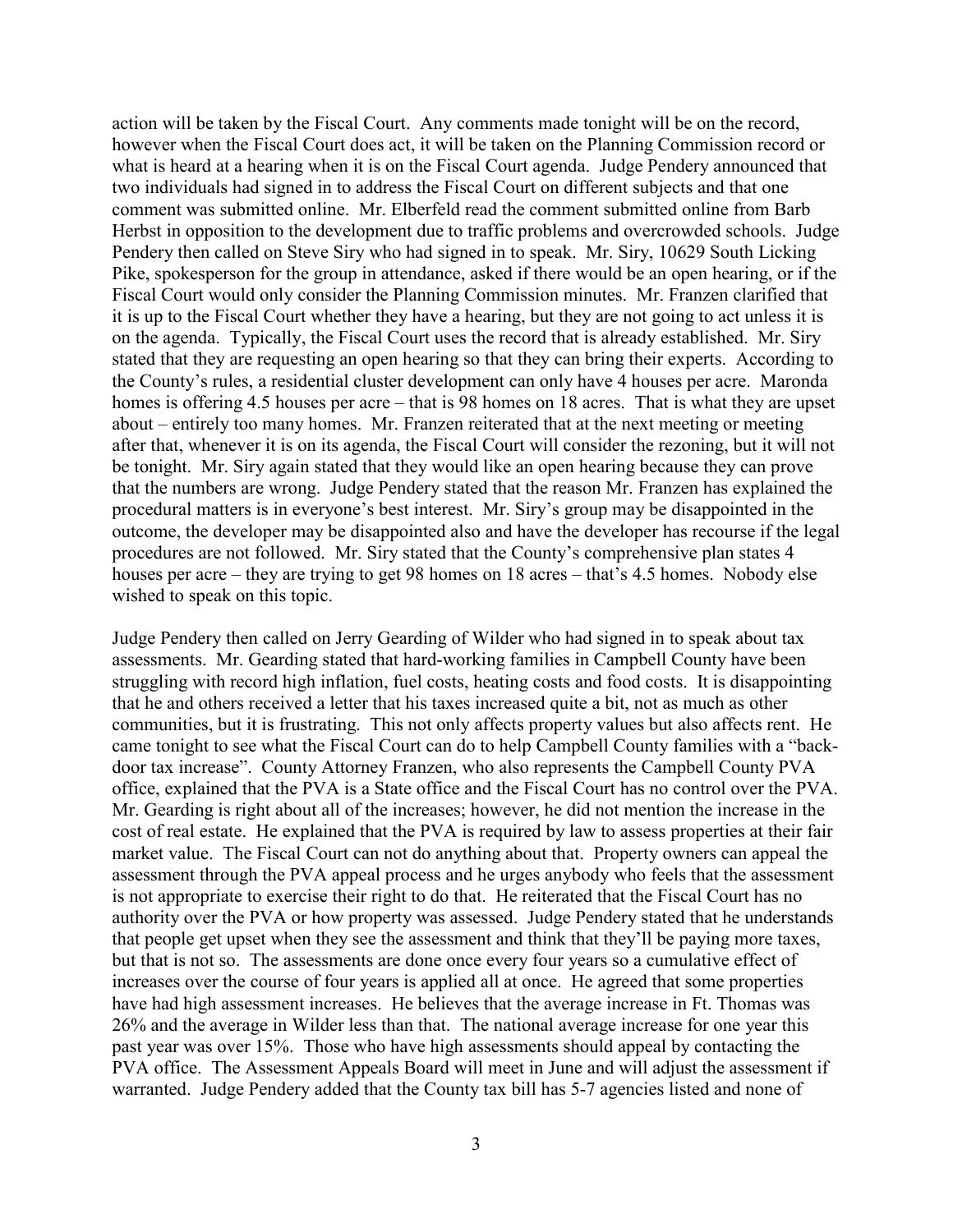them but the Fire District is allowed to take over 4% more revenue in a year no matter what the assessment is. The tax rates of the agencies listed on the tax bill have to come down to compensate so that the agency gets a maximum 4% more revenue than the year before. He urged that people be patient and that the assessment is not what you're going to pay, and if you have a high assessment appeal it. Mr. Gearding stated that he talked to Daniel Braun today and Mr. Braun explained the process. He agrees that home values are artificially inflated. He understands that the Fiscal Court has nothing to do with it; the legislature dictates how things are assessed. Mr. Gearding has found that a few people haven't been assessed for 14-15 years and plans to talk to Mr. Braun about it. He hopes that the Fiscal Court could give a tax break or not raise taxes this year. Judge Pendery stated that for the average person the taxes should not go up more than 4%, most years the County does not take 4%. Mr. Gearding asked that they consider not raising taxes this year. Judge Pendery stated that the Fiscal Court gets only about 13-15% of the total tax bill depending on where you live. The Fiscal Court is not the principal tax authority in the County – schools are number one and the State of Kentucky gets more than the Fiscal Court does. Every year when setting the tax rate, the Fiscal Court considers inflation and the services it tries to provide. The Fiscal Court makes it as little as it possibly can considering that property taxes are only about 26% of its budget along with other sources of revenue very few of which can be changed because of the law.

Old business was presented beginning with a second reading of Ordinance O-04-22. O-04-22 amends Chapter 90 "Animals" of the Campbell County Code of Ordinances. Commissioner Lampe made a motion to adopt O-04-22, seconded by Commissioner Besecker. All voted "Aye" and the motion passed.

Ordinance O-05-22 was also presented for a second reading. O-05-22 updates the official County maintained road list to remove Short Summer (CR 1560). Commissioner Besecker made a motion to adopt O-05-22, seconded by Commissioner Painter. All voted "Aye" and the motion passed.

New business was then presented beginning with Resolution R-33-22 which authorizes the Judge/Executive to execute a contract with the Campbell County Fire Protection Association for FY 2023 funding. Commissioner Lampe made a motion to adopt R-33-22, seconded by Commissioner Painter. Mr. Elberfeld advised that the Fire Protection Association (FPA) owns the fire training facility located in Highland Heights and the Fiscal Court provides \$60,000 annually on a reimbursement basis for operating expenses. This is a way for the Fiscal Court to support the fire districts throughout the County. The amount of \$60,000 has been the same for quite some time. The FPA submits receipts for expenses. The facility is also used by the Campbell County Office of Emergency Management for training classes and the Detention Center, so he thinks it is a good investment. All voted "Aye" and the motion passed.

Resolution R-34-22 was read by title. R-34-22 authorizes the Judge/Executive to execute an amendment to the Northern Kentucky Area Development District (NKADD) contract for operations at the Campbell County Senior Center for FY 2022. Commissioner Painter made a motion to adopt R-34-22, seconded by Commissioner Lampe. All voted "Aye" and the motion passed.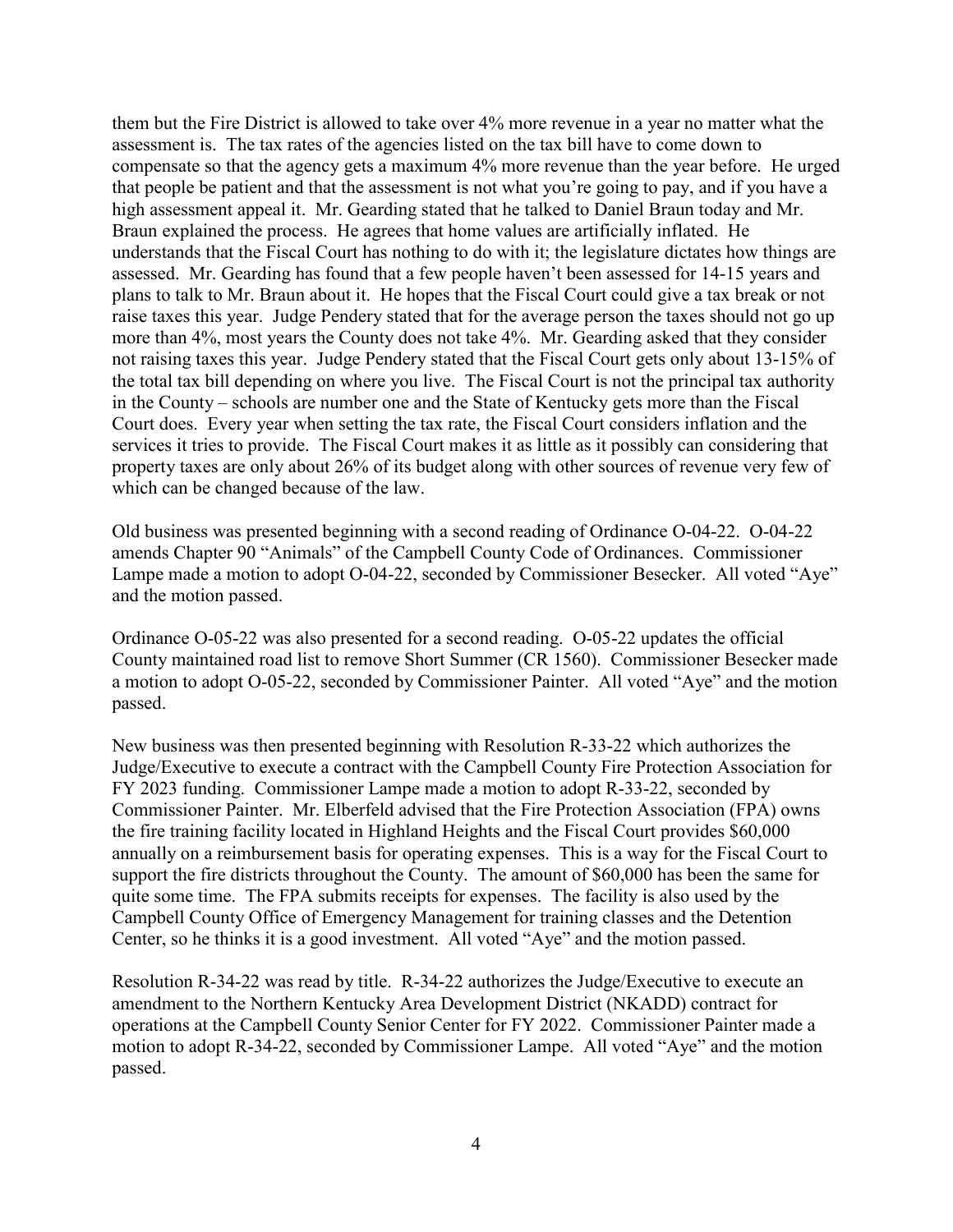Resolution R-35-22 was read by title. R-35-22 allocates Mental Health/Intellectual Disabilities Tax funds for FY 2023. Commissioner Lampe made a motion to adopt R-35-22, seconded by Commissioner Besecker. Commissioner Lampe thanked Allyn Reinecke for the work she does and the time she spent explaining the allocations. He appreciates her report and the services that the Fiscal Court supports. Commissioner Besecker also thanked Ms. Reinecke for her report and for working with the agencies. Judge Pendery echoed those comments adding that the Fiscal Court has to figure out the best way to spend money voted on by the public to support mental health/intellectual disabilities. All three counties have similar taxes and a staff person charged with the responsibility to see to the proper use of the funds. The Fiscal Court gets reports when needed on agencies that apply for funds that help those less fortunate in our community. All voted "Aye" and the motion passed.

Resolution R-36-22 was read by title. R-36-22 allocates Senior Citizens Tax funds for FY 2023. Commissioner Besecker made a motion to adopt R-36-22, seconded by Commissioner Painter. Kim Serra confirmed Commissioner Besecker's comment that the Campbell County Senior Center is one of the most active in the area and was able to expand its hybrid programming due to the COVID-19 pandemic. All voted "Aye" and the motion passed.

A motion was requested to advance Police Officer Kristen Fischer from PO1 (\$22.30/hour or \$46,384 annually) to PO2 (\$22.97/hour or \$47,777 annually) effective April 30, 2022 in accordance with the current Fraternal Order of Police Working Agreement. Judge Pendery made the motion, seconded by Commissioner Lampe. Commissioner Besecker stated that he spoke with Officer Fischer last week and she seemed to be very excited about her work. All voted "Aye" and the motion passed.

A motion was requested to advance Police Officer Aaron Hanssen from PO1 (\$22.30/hour or \$46,384 annually) to PO2 (\$22.97/hour or \$47,777 annually) effective April 30, 2022 in accordance with the current Fraternal Order of Police Working Agreement. Judge Pendery made the motion, seconded by Commissioner Lampe. All voted "Aye" and the motion passed.

A motion was requested to advance Police Officer Alex Turner from PO7 (\$30.71/hour or \$63,876 annually) to PO8 (\$33.48/hour or \$69,638 annually) effective April 20, 2022 in accordance with the current Fraternal Order of Police Working Agreement. Judge Pendery made the motion, seconded by Commissioner Besecker. All voted "Aye" and the motion passed.

A motion was requested to appoint Gioacchino (Joey) Cucchiara to the full-time Business Analyst position with compensation set at pay grade 6, \$73,000 annually, upon the successful completion of all background screening procedures, effective on or after May 9, 2022. Judge Pendery made the motion, seconded by Commissioner Besecker. All voted "Aye" and the motion passed.

A motion was requested to accept the resignation of Information Technology Specialist Jared Reinecke effective May 13, 2022. Judge Pendery made the motion, seconded by Commissioner Lampe. All voted "Aye" and the motion passed.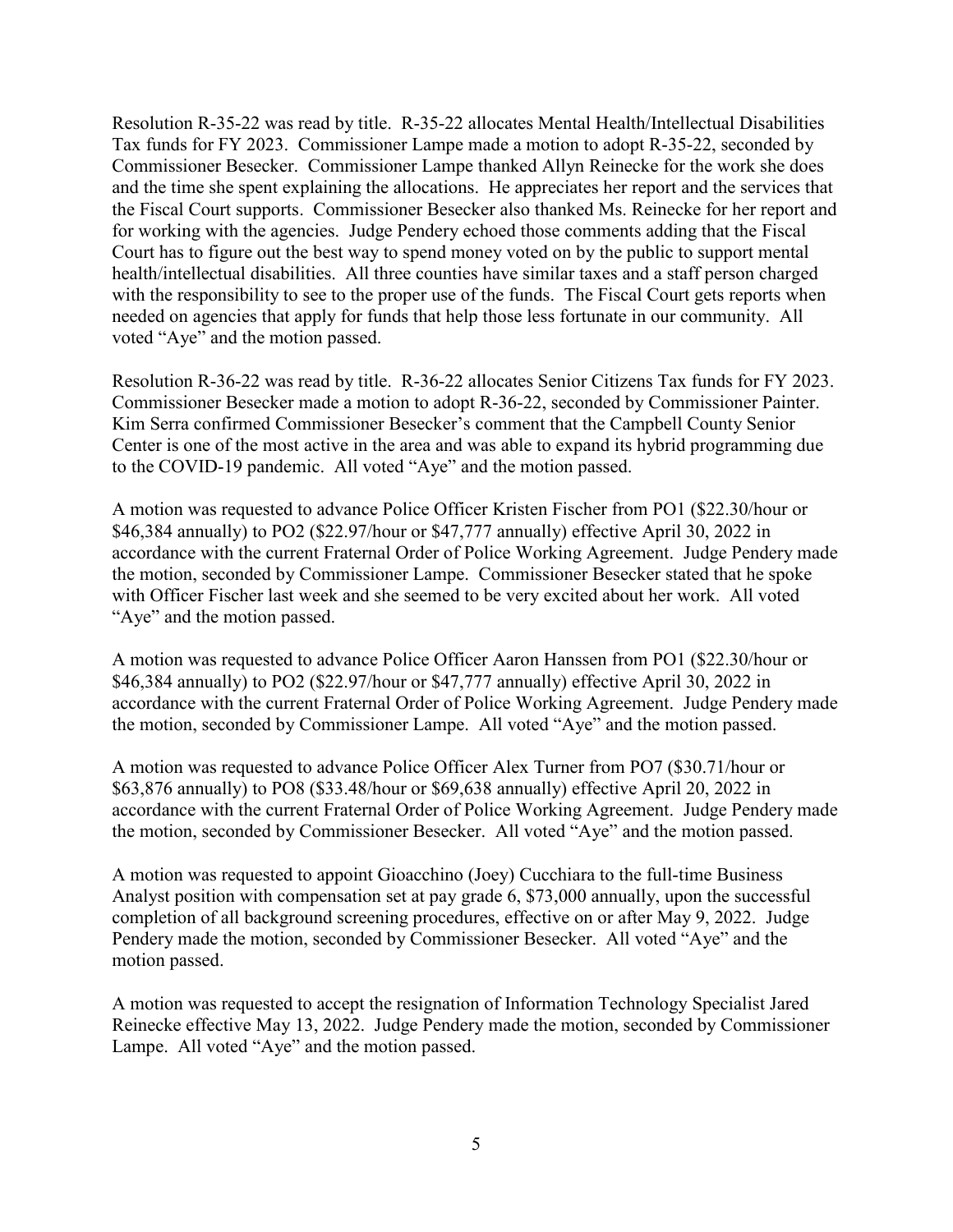Judge Pendery then made a motion to authorize staff to advertise, interview and make a hiring recommendation for a full-time Information Technology Specialist. Commissioner Lampe seconded the motion. All voted "Aye" and the motion passed.

A motion was requested to appoint Joyce Hamburg to the Campbell County Cooperative Extension Board for a three-year term effective June 30, 2022 through June 29, 2025. Judge Pendery made the motion, seconded by Commissioner Painter. Commissioner Painter stated that he's known Ms. Hamburg for quite a while; it will be good to have somebody with a passion for horticulture on the Board. There are some excellent people on the board and a great staff. All voted "Aye" and the motion passed.

A motion was requested to reappoint Dr. Maggie Whitson to the Campbell County Cooperative Extension Board for a three-year term effective June 30, 2022 through June 29, 2025. Judge Pendery made the motion, seconded by Commissioner Besecker. All voted "Aye" and the motion passed.

A motion was requested to reappoint Bernard Henke to the Southern Campbell County Fire District Board of Directors for a three-year term effective July 1, 2022 and expiring June 30, 2025. Judge Pendery made the motion, seconded by Commissioner Lampe. All voted "Aye" and the motion passed.

Judge Pendery made a motion to nominate Dr. Michael Schafer, MD for appointment to the Campbell County Local Board of Health for a term effective May 4, 2022 through December 31, 2023. Commissioner Lampe seconded the motion. All voted "Aye" and the motion passed.

The County Administrator had no report for the meeting.

The County Attorney thanked the Fiscal Court for recognizing Zak Holtkamp – he is very proud of him.

Commissioner Besecker thanked Ms. Reinecke and her crew who worked at the County clean-up this past weekend. This event is well-received every year. There was a steady stream of vehicles going to the Police Department and Road Department. It's wonderful to help the community and to keep debris out of ditches. He appreciates her hard work as well as those from Rumpke and other crews.

Commissioner Lampe reported on the impactful work done by the Neighborhood Foundations (f/k/a Newport Housing Authority) in Newport. They are a frequent applicant and recipient of CDBG funds from the Fiscal Court. Tom Guidugli, Sr. its President, gave him a tour of some of the facilities to see the results of what they're doing with the funds. He was impressed with the way the homes were rehabbed and also the contagious effect that redoing some of these houses has on the rest of the neighborhood – existing neighbors spruce up their homes and it attracts outside investors. He then read from their mission statement "To provide and develop quality affordable housing opportunities, revitalizing our neighborhoods…" Tom Guidugli Sr. has a knack for it, a skill and passion for his work and serves a need in our community.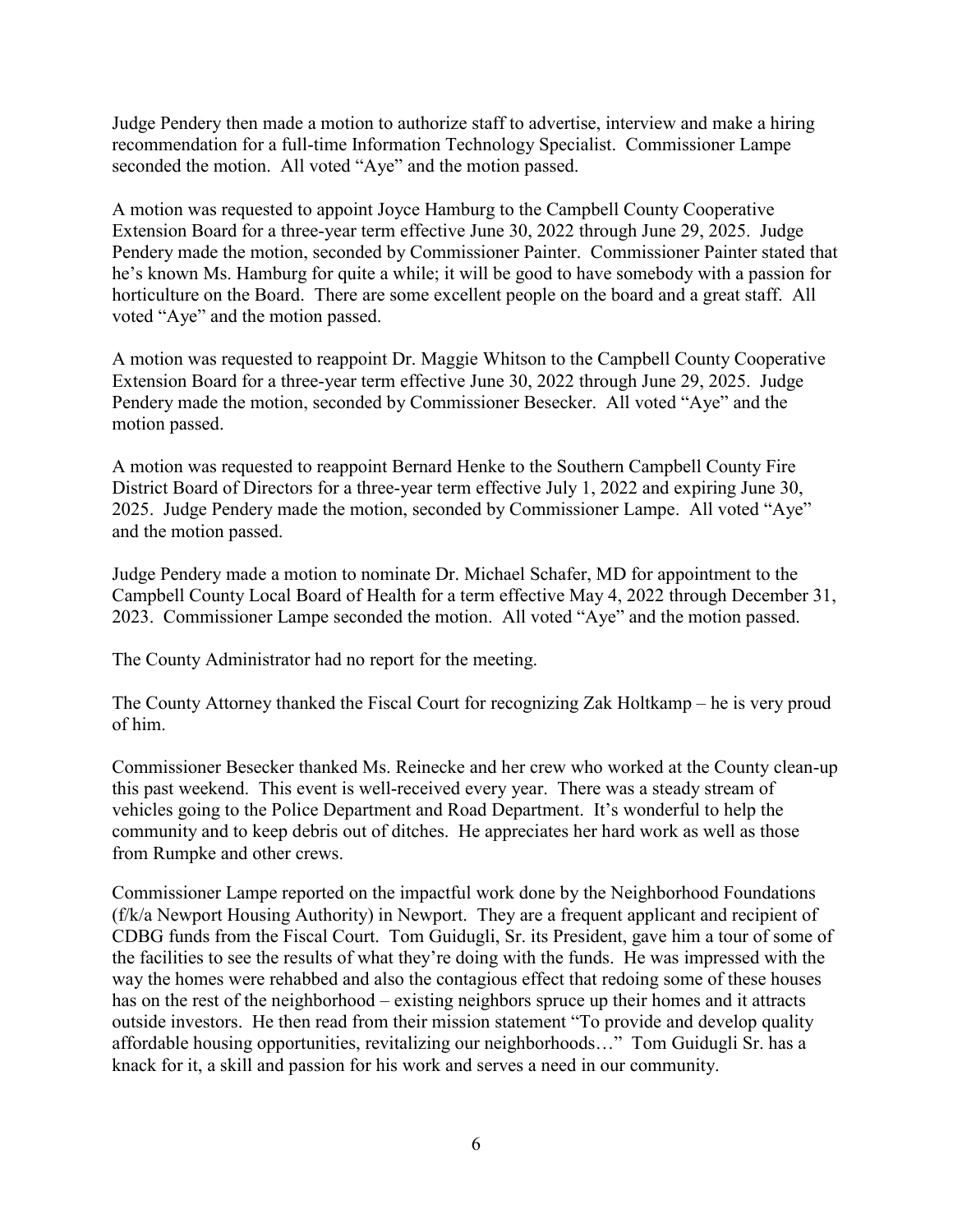Judge Pendery announced that a Community Yard Sale will be held at A J Jolly Park on May 14, 2022 from 9am to 2pm. Vendor spaces may be reserved for \$10.

Judge Pendery advised that the Cold Shelter of Northern Kentucky presented an award to him and Jailer Jim Daley earlier this evening. Due to COVID restrictions, the capacity of the Cold Shelter was reduced dramatically. Since the Jail was experiencing a reduction in the number of inmates, Jailer Daley offered use of the Restricted Custody Center to serve as a cold shelter and the City of Newport and its Police Department offered their help. The Cold Shelter now has a new larger facility in Covington. Jailer Daley richly deserved getting the award. He and his employees deserve a lot of credit.

Marie Schenkel began the Finance Director/Treasurer's report by requesting a motion to authorize entering into a support service contract with Global Business Solutions Inc. for a oneyear term effective April 1, 2022 at a monthly rate of \$1,560. This is a 15% increase (\$210 monthly), however there has not been an increase in some years. Motion was made by Commissioner Lampe, seconded by Commissioner Besecker. All voted "Aye" and the motion passed.

A motion was requested to acknowledge the Campbell County Jailer's application for House Bill 556 American Rescue Plan Act funding allocated to county jails to defray COVID-19 related expenditures. Motion was made by Commissioner Painter, seconded by Commissioner Besecker. All voted "Aye" and the motion passed.

A motion was requested to approve interfund transfers dated April 30, 2022. Motion was made by Commissioner Painter, seconded by Commissioner Besecker. All voted "Aye" and the motion passed.

A motion was requested to approve budget transfers dated April 30, 2022. Ms. Schenkel stated that the transfers don't increase the total size of the budget, but reallocate funds to different line items. Motion was made by Commissioner Painter, seconded by Commissioner Besecker. All voted "Aye" and the motion passed.

Ms. Schenkel then requested a motion to approve the claims and claims paid per standing order dated April 27 and 29, and May 4, 2022 and employee benefit claims dated May 2, 2022. County Attorney Steve Franzen advised that he has reviewed the claims, claims paid per standing order and employee benefit claims and determined that they all appear appropriate. Commissioner Painter made a motion to approve the claims, seconded by Judge Pendery. Commissioner Lampe agreed with payment of the claims however, recused himself from approving any claims related to employee benefits due to his employer's relationship with those companies. All voted "Aye" and the motion passed.

There being no further business to come before the Fiscal Court, Commissioner Besecker made a motion to adjourn, seconded by Commissioner Painter. All voted "Aye" and the meeting adjourned at 8:13 p.m.